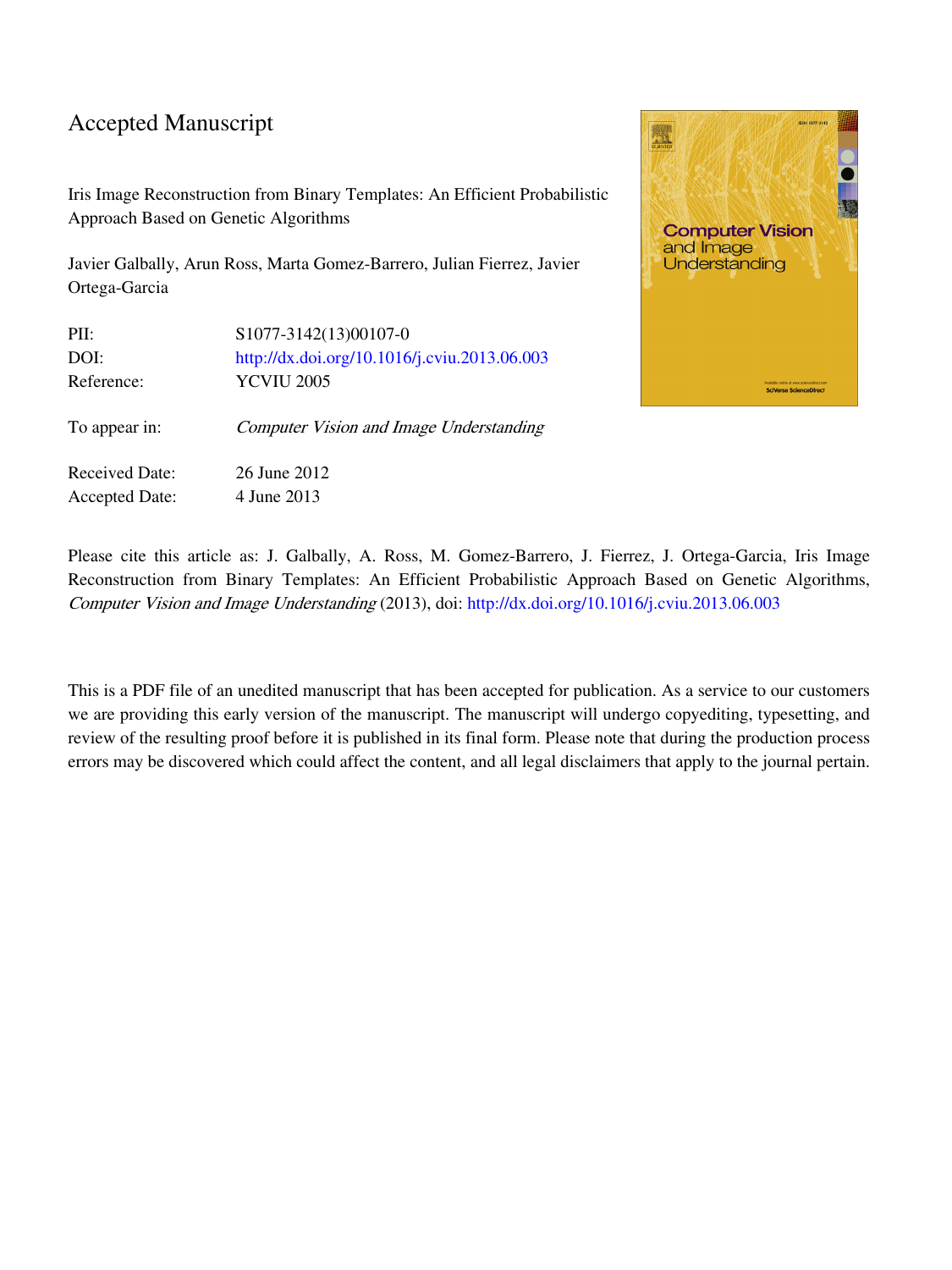## **CCEPTED MANUSCRIPT**

# Iris Image Reconstruction from Binary Templates: An Efficient Probabilistic Approach Based on Genetic Algorithms

Javier Galbally<sup>a</sup>, Arun Ross<sup>b</sup>, Marta Gomez-Barrero<sup>a</sup>, Julian Fierrez<sup>a</sup>, Javier Ortega-Garcia<sup>a</sup>

*<sup>a</sup>Biometric Recognition Group - ATVS, EPS, Universidad Autonoma de Madrid. C/ Francisco Tomas y Valiente 11, 28049 Madrid. Spain. b Integrated Pattern Recognition and Biometrics Lab (i-PRoBe), Michigan State University. East Lansing, MI 48824. USA.*

#### Abstract

A binary iriscode is a very compact representation of an iris image. For a long time it was assumed that the iriscode did not contain enough information to allow for the reconstruction of the original iris. The present work proposes a novel probabilistic approach based on genetic algorithms to reconstruct iris images from binary templates and analyzes the similarity between the reconstructed synthetic iris image and the original one. The performance of the reconstruction technique is assessed by empirically estimating the probability of successfully matching the synthesized iris image against its true counterpart using a commercial matcher. The experimental results indicate that the reconstructed images look reasonably realistic. While a human expert may not be easily deceived by them, they can successfully deceive a commercial matcher. Furthermore, since the proposed methodology is able to synthesize multiple iris images from a single iriscode, it has other potential applications including privacy enhancement of iris-based systems.

*Keywords:* Image reconstruction, Biometric systems, Iris recognition, Binary iriscodes, Security, Privacy

*Email addresses:* javier.galbally@uam.es (Javier Galbally), arun.ross@mail.wvu.edu (Arun Ross), marta.barrero@uam.es (Marta Gomez-Barrero), julian.fierrez@uam.es (Julian Fierrez), javier.ortega@uam.es (Javier Ortega-Garcia)

*Preprint submitted to Computer Vision and Image Understanding June 13, 2013*